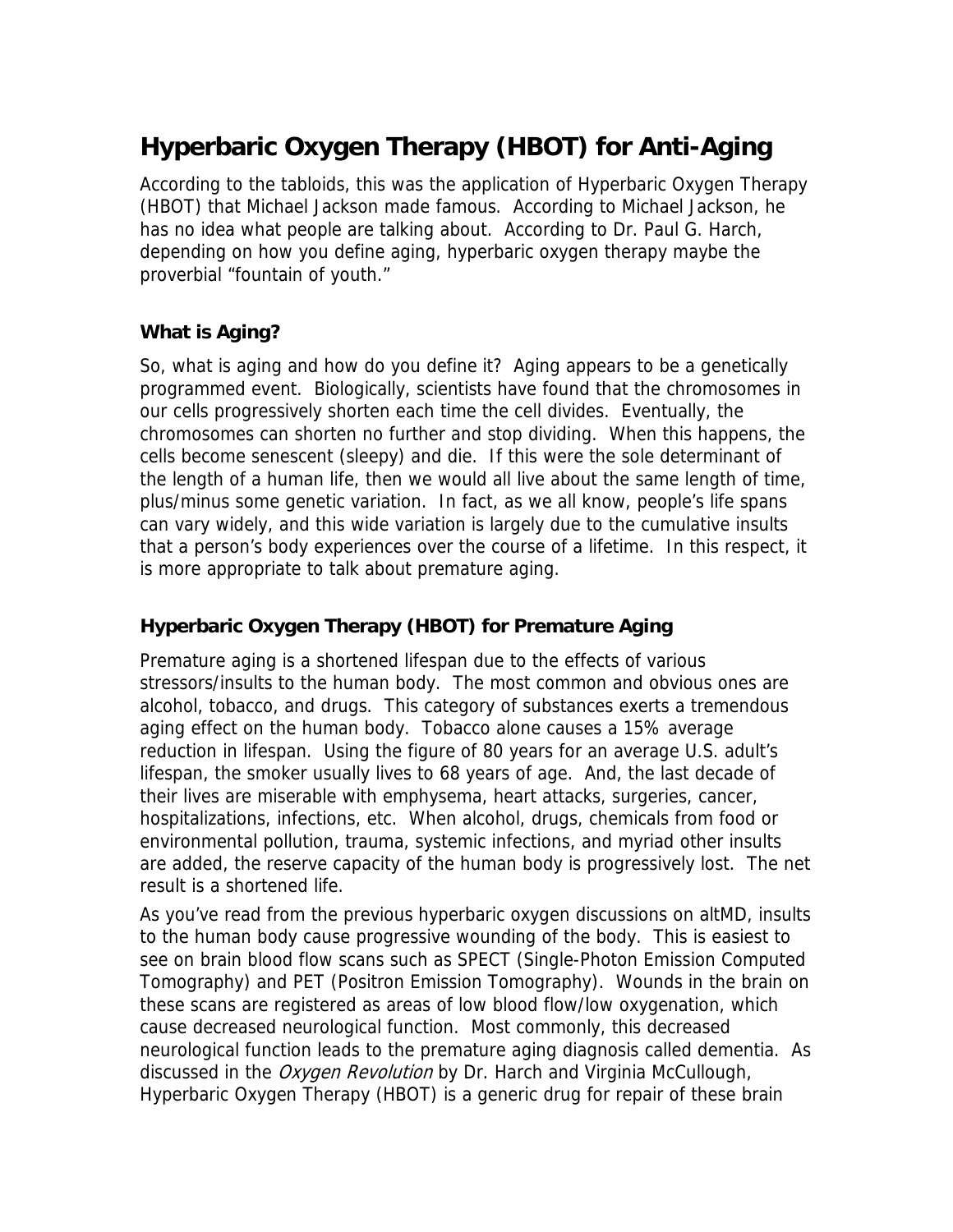wounds. Regardless of the causes of the brain insults or injuries, the end product is a stereotypic chronic wound that responds to low pressures of hyperbaric oxygen treatments. What Drs. Neubauer, Harch, and others have shown in the past 30 years is that these "premature aging wounds" can be repaired and the patient improved neurologically, cognitively, behaviorally, and emotionally.

Repair of these chronic wounds is a reversal of premature aging by use of HBOT as an anti-aging treatment. This is best illustrated with the brain scans of Dr. Harch's dementia patients as presented to the House of Representatives in 2002 and 2004. See the Alzheimer's and general dementia patient at [International](http://www.hyperbaricmedicalassociation.org/congress.htm)  [Hyperbaric Medical Association.](http://www.hyperbaricmedicalassociation.org/congress.htm) The general dementia patient required 24h/day supervision and was facing institutionalization. After a two-month course of HBOT treatments, he returned to independent living that was unchanged four years later. With hyperbaric oxygen, the Alzheimer's patient experienced the first improvement in cognitive function in the three years since his diagnosis. Hyperbaric oxygen therapy slowed the progression of his disease until he succumbed to a heart attack 4 years later. In both cases, HBOT helped prolong their lives and gave them quality of life, thus functioning as an anti-aging tool.

#### **Hyperbaric Oxygen Treatments for "Normal" Aging**

The question in this modern day is whether or not there is such a thing as "normal" aging. Given the pollution of our air, food, environment, ubiquitous exposure to automobile exhaust, second-hand smoke and carbon monoxide, heavy metals, dental amalgams, vaccines, anesthesia, chemicals, food additives, etc., one could make a case that we all age prematurely. If this is true, everyone could benefit from the restorative effects of Hyperbaric Oxygen Therapy (HBOT).

There is evidence from the Russians that continued intermittent hyperbaric oxygen treatments in stroke patients resulted in a decreased incidence of recurrent strokes. This is purportedly due to healthy effects of hyperbaric oxygen on blood vessels. In animal experiments, it has been shown that HBOT helps stabilize the inside lining of injured blood vessels. Hyperbaric oxygen treatments stimulates angiogenesis, growing new blood vessels into tissue and in 2007 has been demonstrated to cause stem cell release from our bone marrow into our circulation. HBOT has been shown to have detoxification effects and suppresses inflammation. Most of our chronic diseases are now recognized to result from chronic inflammation. When you begin to add up all of these beneficial effects of hyperbaric oxygen and combine them with the many other documented effects of HBOT on disease processes that are catalogued in The Oxygen Revolution, it is apparent that hyperbaric oxygen may in fact have antiaging effects.